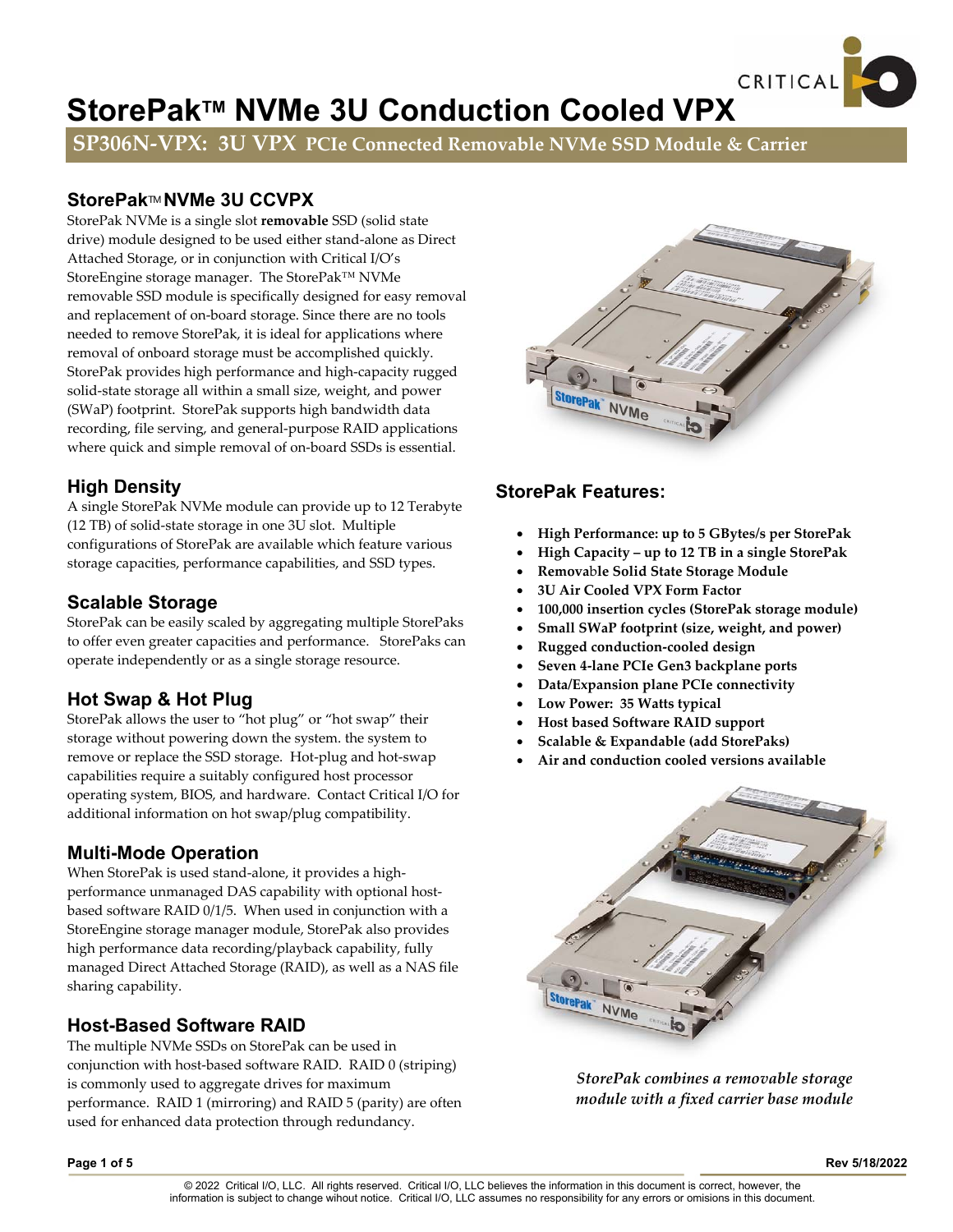# **StorePak Usage Models**

StorePak can be used stand‐alone as a unmanaged Direct Attached Storage (DAS) attached to a host CPU board using a PCIe connection to the host. StorePaks may also be used in conjunction with a StoreEngine storage manager blade to provide a flexible set of storage capabilities including recording and NAS file sharing.

# **StorePak Stand-alone: Unmanaged Direct Attached Storage with Hardware RAID**

When used stand‐alone, StoreEngine provides a simple unmanaged DAS capability (i.e. raw drives), which are connected to a host CPU board using PCIe. Individual drive images can be exposed to the host, or software‐based RAID 0/1/5 can be configured.



## **StorePak + StoreEngine: Multi-Channel Data Recorder**

A more complex application of StorePak/StoreEngine combination is shown below. Here one StoreEngine is managing three StorePaks, each StorePak receiving a different channel of data. This example system provides up to 36 TB of recording capacity, with an aggregate recording rate of up to 15 GBytes/s.



# **StorePak + StoreEngine: Multi-mode Operation**

The StorePak/StoreEngine combination can provide concurrently:

- High performance data recording capabilities at rates of over 5000 MB/s per StorePak.
- NAS file sharing capabilities using NFS, CIFS, or FTP over 1/10/25 Gb Ethernet.
- Fully managed Direct Attached Storage (DAS, aka RAID) capabilities using PCIe or Fibre Channel.
- Support for software‐based RAID 0/1/5 for all modes of operation.

An example of using the StorePak/StoreEngine combination is shown below. In this example StorePak/StoreEngine is being used concurrently for three different modes of operation: NAS file sharing, high performance data recording, and DAS RAID.

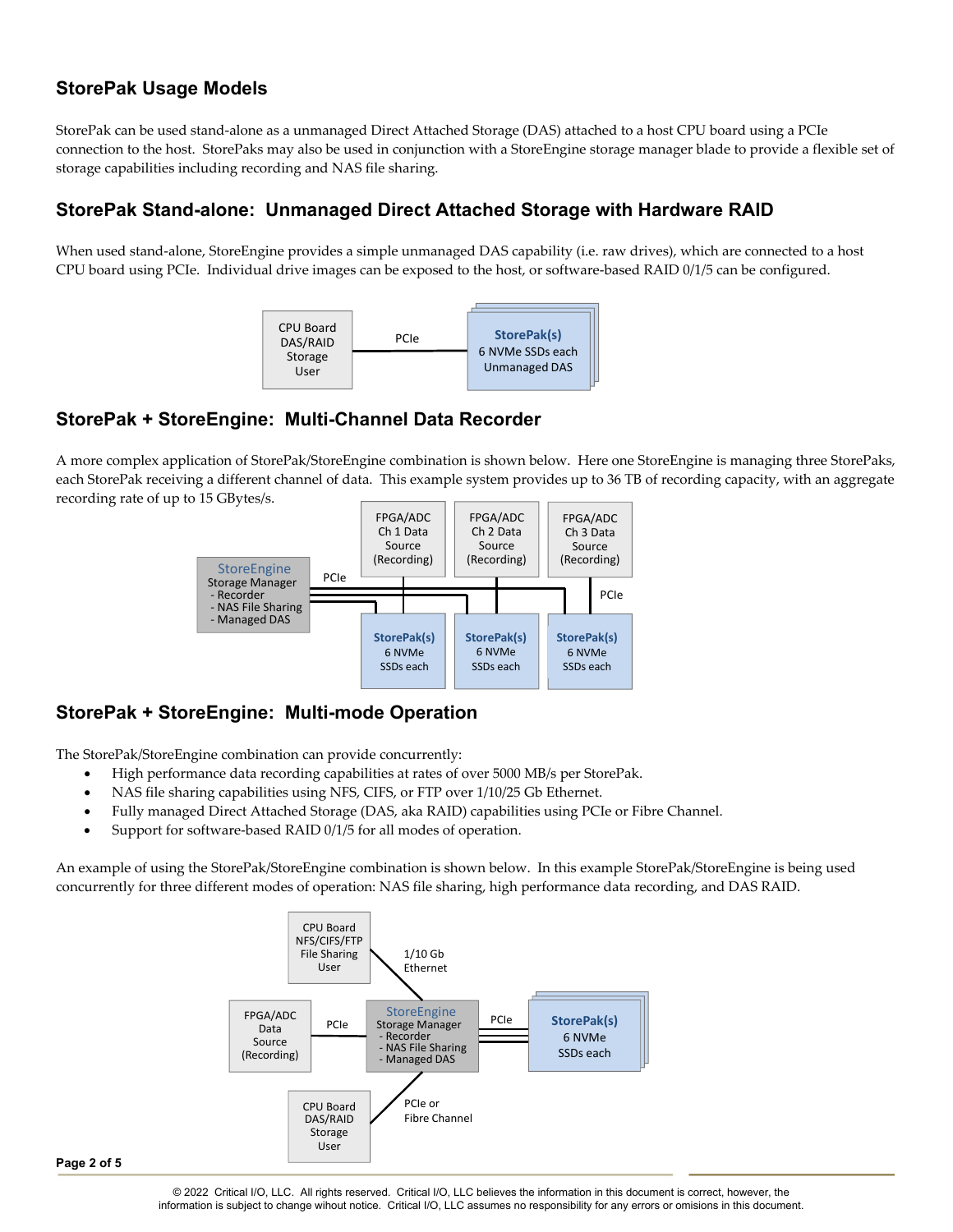# **PCIe Backplane Connectivity**

The standard SC301P-VPX configuration provides the following PCIe Gen 3 (Gen 2 and Gen 1 also supported) backplane connectivity. These assignments are designed to be generally compatible with selected VPX payload and switch slot profiles.

- P1: 3x ‐ x4 PCIe Gen 3 fat pipes
- P2: 4x ‐ x4 PCIe Gen 3 fat pipes

## **Flash Media Options**

All standard StorePak configurations leverage TLC flash media:

 **SSD‐3DTLC – 3D Triple‐Level Cell (TLC) Flash Media –** Characterized by highest capacity, lowest cost, moderate write endurance, excellent sequential read/write performance, moderate random read/write performance, and slightly more limited temperature range.

The following additional types of flash media may be available on a special-order basis:

- **SSD‐MLC ‐ Multi‐Level Cell (MLC) Flash Media –** Characterized by moderate write endurance, excellent sequential read/write performance, moderate random read/write performance, high storage capacity, and moderate cost.
- **SSD‐eMLC ‐ Enhanced Multi‐Level Cell (eMLC) Flash Media –** Characterized by excellent retention and reliability, very good write endurance, excellent sequential read/write performance, moderate random read/write performance, and high storage capacity.
- **SSD‐SLC ‐ Single Level Cell (SLC) Flash Media –** Characterized by highest retention and reliability, highest write endurance, very good sequential and random read/write performance, but lower storage capacity and highest cost.

## **Encryption/Security Capabilities**

The following data protection options are available for StorePak:

- **Password Protection** ‐ All StorePak SSD options implement a user definable drive password. The password is required to unlock the SSD and gain access to data. Drives that implement password only capability are resistant to a casual attempt to gain access to stored data.
- **AES‐256 Full Drive Encryption** ‐ AES Full Drive Encryption SSDs (FDE, also known as Self Encrypting Drives or SEDs) also implement a password (aka Authentication Key) but in addition they implement an encryption mechanism based on a Media Encryption Key which is used to encrypt all data stored on the SSD, using an AES‐256 encryption algorithm.
- **TCG/Opal** ‐ The Trusted Computing Group (TCG) Opal specification defines standards specifically for the implementation of security features for self‐encrypting drives (SEDs). These standards are designed to protect the confidentially of data stored on the SSD device. The TCG/Opal specification encompasses key aspects of security implementation, including Cryptographic features, Authentication features, and Access Control features. TCG/Opal compliant SSDs implement AES encryption and password protection in a standardized manner.
- **FIPS 140‐2 Level 1** ‐ The Federal Information Processing Standard (FIPS) Publication 140‐2 defines requirements to validate cryptographic modules. FIPS‐140‐2 goes beyond TCG‐Opal in that, in addition to defining security functional requirements (as does TCG‐Opal) it also defines a certification process to which the implementation must be subjected prior to claiming FIPS compliance. FIPS-140-2 defines four levels of security. FIPS Level 1 encompasses the security algorithm implementation and validation. FIPS compliant SSDs also implement AES encryption and password protection.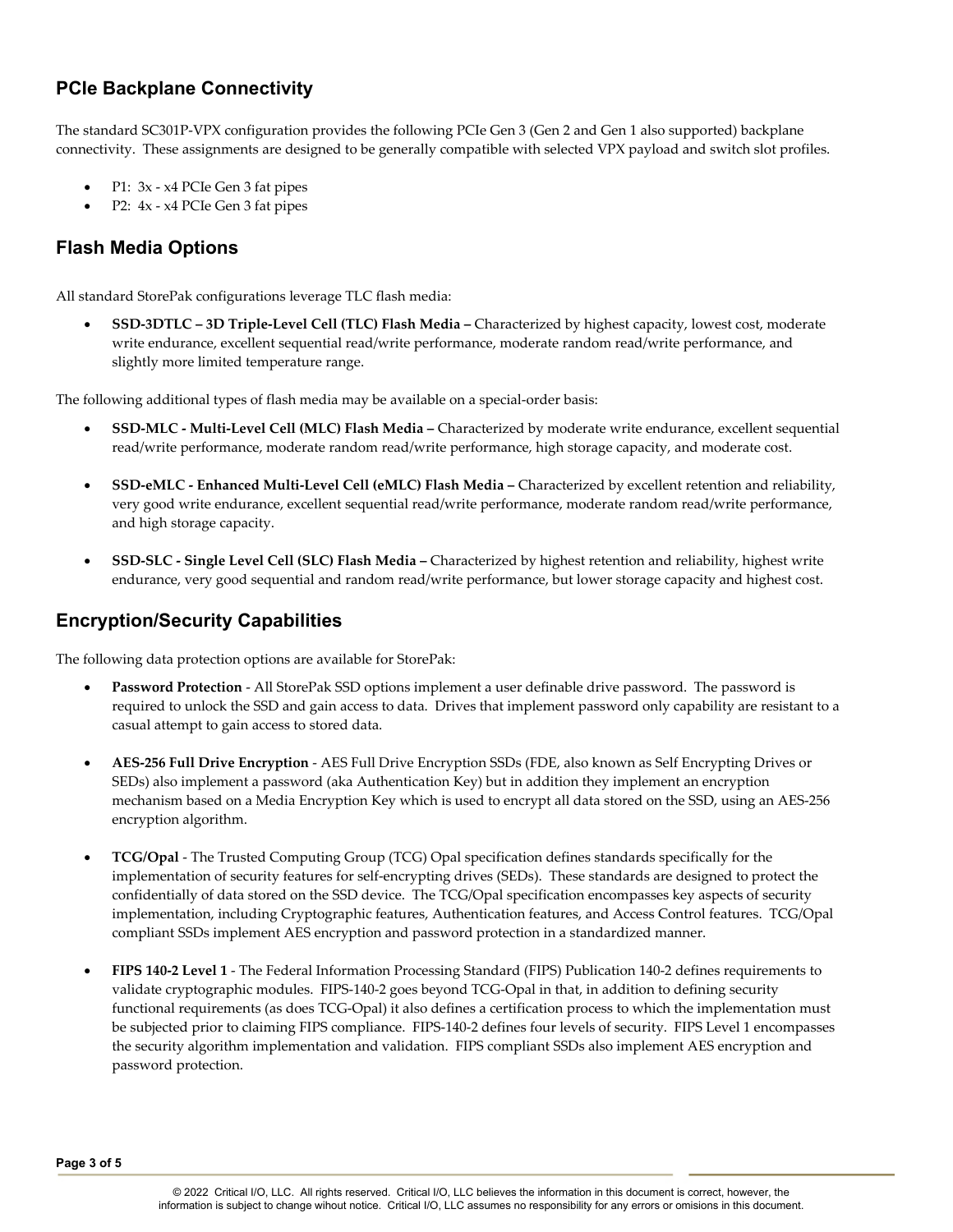#### **StorePak and Carrier Model Numbers**

#### **StorePak Carrier 3U model number is: SC300N-CCVPX.**

#### **Standard StorePak 3U model numbers are defined as: SP306N-CCVPX-YYxxxxxZ, where:**

**YY** = SSD Class  $(3T = 3DTLC)$ **xxxxx** = Aggregate raw StorePak capacity in GBytes  $Z =$  Encryption (blank = password only,  $E =$  AES-256, T = TCG/Opal AES, F = FIPS 140-2 level 1 AES) Note: Not all model number combinations are valid

## **Typical StorePak Performance Characteristics (see notes)**

StorePak can maintain a sustained write rate of 5 GB/s at a thermal interface temperature of up to 78C. At thermal interface temperatures above 78C, StorePak will experience thermal performance throttling which will reduce maximum sustained write rate to 2.5 GB/s.

#### **DAS (direct block access) Typical Performance**

| StorePak Model#   | <b>Sequential Read</b> | <b>Sequential Write</b> | <b>Sequential Write</b> |
|-------------------|------------------------|-------------------------|-------------------------|
|                   | (RAID0, 1 MB block)    | (RAID0, 1 MB block)     | (RAID5, 1 MB block)     |
| SP306N-VPX-3Txxxx | 5000 MByte/s           | 5000 MByte/s            | 2200 MByte/s            |

#### **Recording Mode Typical Performance (with StoreEngine)**

| StorePak Model#   | Read<br>$(1 \text{ MB block})$ | Write<br>$(1 \text{ MB block})$ |
|-------------------|--------------------------------|---------------------------------|
| SP306N-VPX-3Txxxx | 5000 MByte/s                   | 5000 MByte/s                    |

#### **NAS (NFS) Typical Performance (with StoreEngine and 25Gb Ethernet)**

| StorePak Model#   | <b>Sequential Write</b> | <b>Sequential Read</b> | <b>Sequential Write</b> | <b>Random Read/Write</b> |
|-------------------|-------------------------|------------------------|-------------------------|--------------------------|
|                   | (RAID0, 1 MB block)     | (RAID0, 1 MB block)    | (RAID5, 1 MB block)     | (RAID5, 64 KB block)     |
| SP306N-VPX-3Txxxx | 2000 MByte/s            | 2500 MByte/s           | 1500 MByte/s            | 500 MByte/s              |

#### **Notes:**

(1) Performance numbers shown are maximums using newly erased SSDs with SC300N-VPX carrier board. Actual performance can vary greatly and depends on the specifics of the application. Contact Critical I/O to discuss performance expectations.

(2) Adequate cooling is critical. Thermal performance throttling may occur at high temperatures.

(3) Recording mode, RAID, or NAS operation requires use of StoreEngine or another host SBC.

(4) Performance data is subject to change.